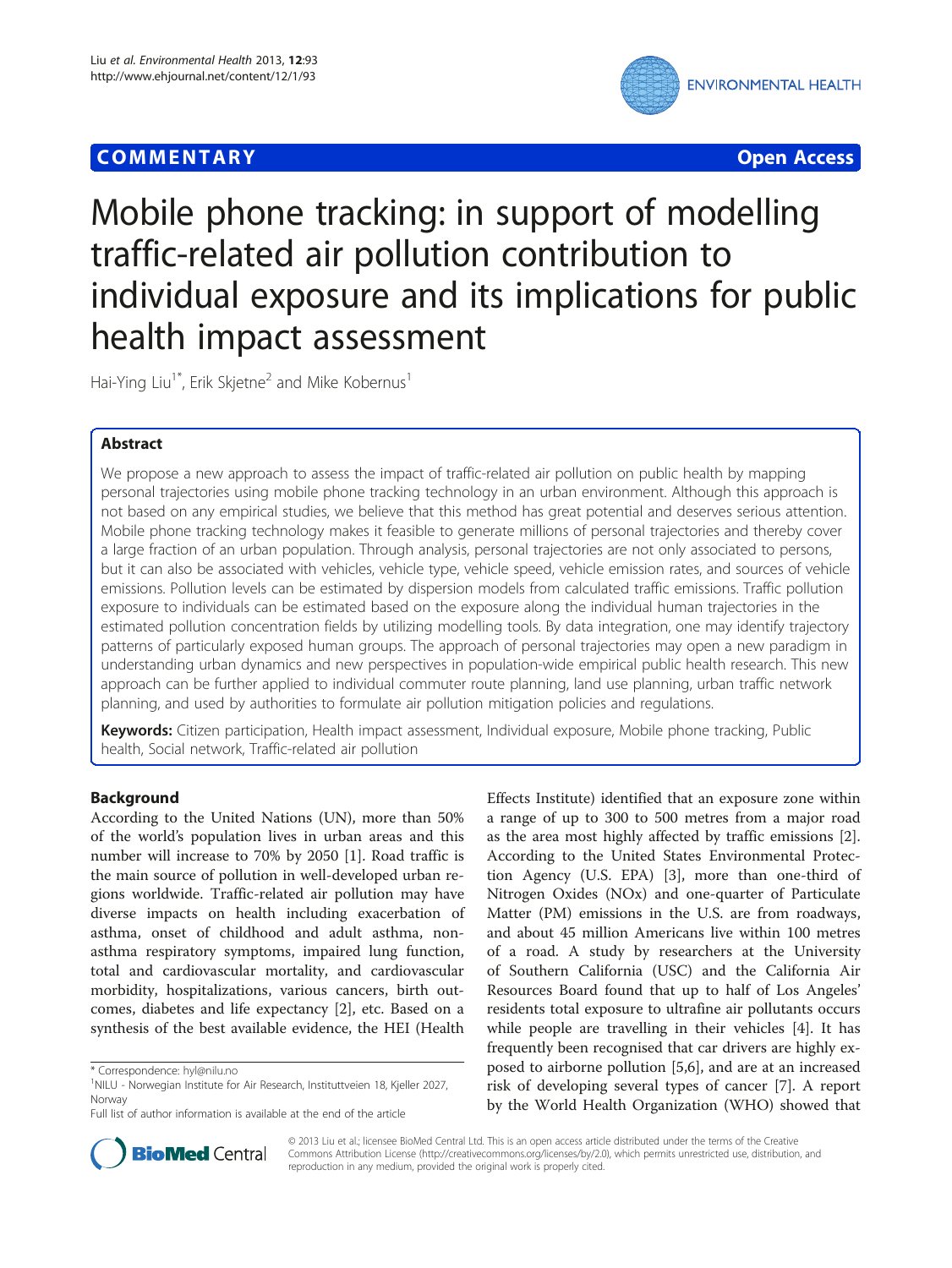<span id="page-1-0"></span>long-term air pollution from traffic in Austria, France and Switzerland triggered 300,000 additional cases of bronchitis in children, 15,000 hospital admissions for heart disease and a further 162,000 asthma attacks in children [\[8](#page-9-0)].

Different methods have been used to estimate exposure of participants to urban traffic-related air pollution in previous studies. Exposure of participants is often estimated by the concentration either measured at the monitoring site nearest to the participants' residential address [[9,10\]](#page-9-0), or generated by applying dispersion model [[11](#page-9-0),[12](#page-9-0)] or Land Use Regression (LUR) techniques to the participants' residential address [[13,14\]](#page-9-0), and by accounting for indicators of traffic and other factors such as geospatial location, meteorology and nearby urbanization. Dispersion models can provide information that satisfies both the spatial coverage and temporal variation, but good performance from dispersion modelling requires good input data. In the approach of LUR models it is relatively simple to interpolate a limited number of measurements to a larger population [\[15](#page-9-0)]. However, both approaches do not account for personal activities such as time spent in traffic and activity level which will influence exposure considerably [[16](#page-9-0)].

Methods accounting for personal movement include the Personal Environmental Impact Report (PEIR) [\[17](#page-9-0)]. A platform that uses location data sampled from everyday mobile phones to calculate personalized estimates of environmental impact and exposure was presented in 2009 [[18\]](#page-9-0). The authors also proposed using mobile phones with a built-in GPS (Global Positioning System) receiver and an accelerometer for identifying individual transportation modes including whether an individual is stationary, walking, running, biking, or in motorized transport [[19,20\]](#page-9-0). This was further explored in the EU-FP7 project ENVIROFI, where the Personal Environmental Information System (mobile phone based application) provided accurate air quality data for the user's current location based on the GPS coordinates supplied by the user's phone [\[21\]](#page-9-0). The CitiSense project [\[22\]](#page-9-0) had a mobile air quality system that enabled users to track their personal air quality exposure [\[23,24](#page-9-0)]. The above studies did not target population level exposure. Studies using mobile air pollution sensors are only active on a relatively small number of vehicles for which the estimated pollution levels will be derived. Through this brief review of the health effects of traffic, we identified: (i) exposure to traffic-related emissions may cause major adverse health effects on the population at or near air polluted roadways; (ii) existing exposure models do not accurately characterize the exposure fields; and (iii) these disadvantages in exposure estimation can attenuate health effect estimates. To address these issues, studies are needed to characterize the personal exposure to traffic-related air pollution, and to better understand the linkages between traffic-related air pollution and public health effects.

In this study, we propose a conceptual framework to improve exposure assessment by using existing, low cost mobile phone data to obtain individual trajectories to further estimate the concentration of the traffic emission in the roadway network and its contribution to exposure for the urban population. We analyse each element along the work process (Figure 1) from human mobility, through traffic-related air pollution modelling, to exposure and its implications for public health impact assessment. Our proposed methodology is based upon recent advances in social and information networks using Statistical Physics [[25](#page-10-0)] and the techniques of Traffic Engineering in mobile phone networks [\[26\]](#page-10-0). The advantage of the proposed study is that we target the entire network of mobile phone users to calculate pollution levels, exposure and health effects. We believe that this has the potential to open up new perspectives in public health research.

The science of individual human trajectories is a new research field based on the recent availability of empirical data on human mobility. Developments in this field have been influenced by results in the multidisciplinary field of network physics [[27,28](#page-10-0)]. Databases and technologies that capture human mobility by mobile phone traces are now available and many interesting features have been

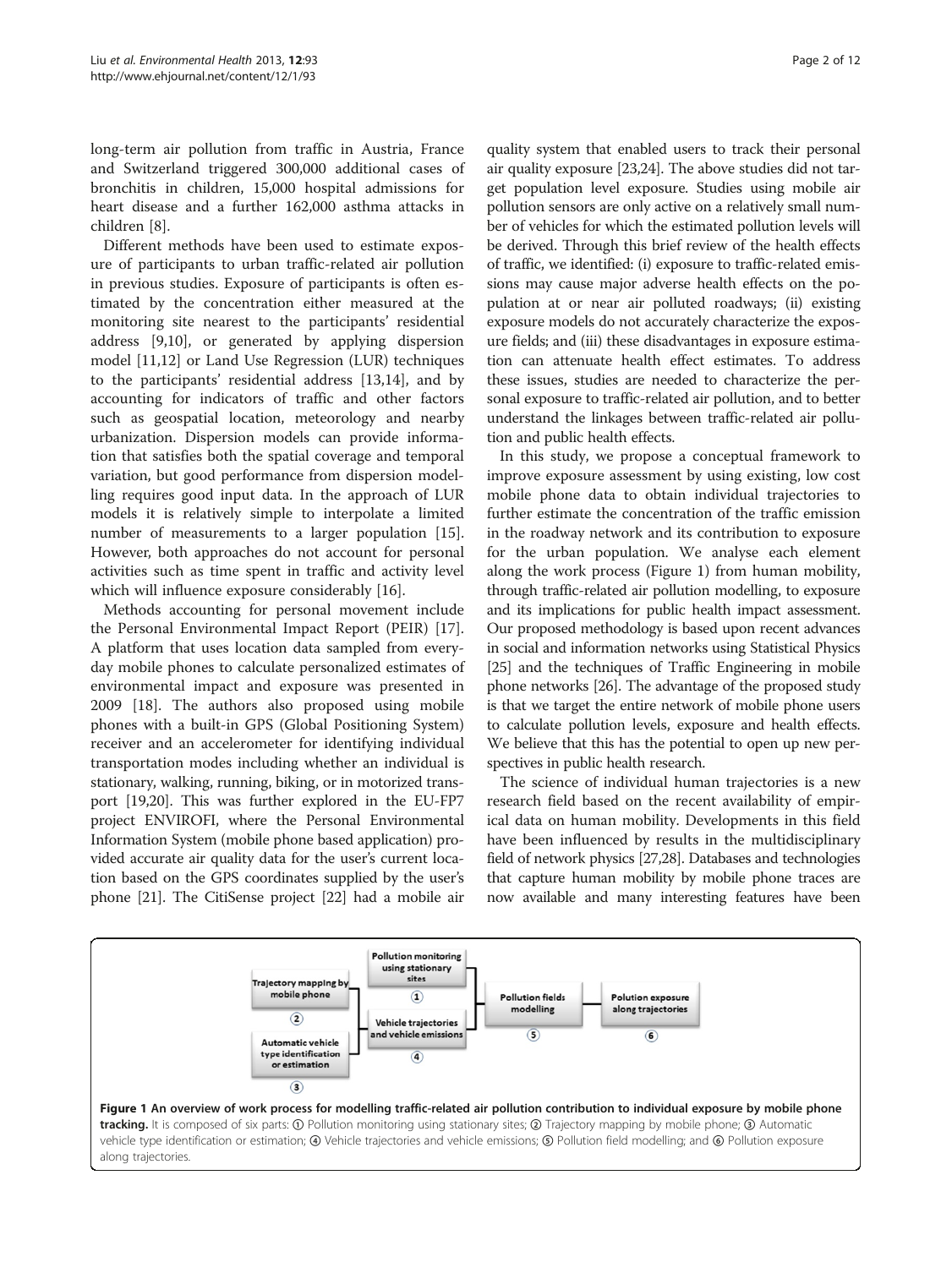discovered including the characteristics of individual human trajectories [[29\]](#page-10-0), the interaction between individual mobility and social networks [\[30\]](#page-10-0), and mesoscopic structure (i.e., the detailed substructures and spatiotemporal flows of mobility) and social aspects of human mobility [[31\]](#page-10-0).

Modern network physics is starting to influence public health research. For instance, Health InfoScape, part of the Massachusetts Institute of Technology (MIT) SENSEable Cities and the General Electric Company (GE), aim to create new ways of understanding human health in the U.S. [\[32](#page-10-0)]. By analysing data from over 7.2 million anonymous electronic medical records taken from across the U.S., they seek to uncover statistical relationships between space, geography and health.

There is a recent development in Location-Based Services (LBS) [\[33](#page-10-0)] through mobile phone technology. Basic mobile phone based positioning systems include: location of nearest base station; trilateration of two or more neighbouring base stations by signal strength or Time Of Arrival (TOA); multilateration (hyperbolic lateration) by Time Difference Of Arrival (TDOA); and network based triangulation by Angle Of Arrival (AOA) using multiple antennas at a base station. More methods are available with third generation mobile systems [\[34](#page-10-0)]. Thiragarajan et al. [\[35](#page-10-0)-[37\]](#page-10-0) used a Hidden Markov Model (HMM) to map noisy phone location data to road segments using mobile phone data from both the GPS and the Global System for Mobile Communications (GSM) systems. The road segments are the hidden states of the system and the noisy data is the input to the algorithm. The mobile phone data are run through the algorithm twice, first to find the mobile phone area sequence and then to find the road segment sequence [\[38](#page-10-0)]. Processed position data provided by mobile phones are as accurate as GPS reading intervals of 2 minutes and have much lower energy consumption [[39\]](#page-10-0). According to studies on probabilistic models for mobile phone trajectory estimation from Thiagarajan [[39\]](#page-10-0), the misplaced road segment error is approximately only 45 metres. While, on average, mobile phone tracking can retrieve over 75% of a user's drive accurately, even from highly inaccurate (175 metres raw position error) GSM data.

There are several companies providing individual trajectory mobile phone based traffic monitoring services including: Cellint [\[40\]](#page-10-0), Intelligent Mechatronic Systems Inc (IMS) [\[41](#page-10-0)], ITIS [\[42\]](#page-10-0), and Urban Informatics (UI) [[43\]](#page-10-0), etc. The car navigation company TomTom [\[44](#page-10-0)], has one million GPS users and uses about 80 million other data sources such as GSM to monitor real time traffic and give advice on the best route, taking into account traffic congestion. Google Maps [\[45](#page-10-0)] gets live traffic information displaying road way traffic conditions for main roads in many countries updated every five to ten

minutes. Close to real-time traffic maps are provided by all larger search companies including Yahoo, Bing, Baidu and Yandex. For example Yandex also provide real time video cameras of selected junctions in Moscow, and traffic map forecast at 15 minutes intervals up to one hour. The Mobile Millennium project at the University of California (UC), Berkeley, in collaboration with Nokia Research Centre, and NAVTEQ Company uses GPS in cellular phones to gather traffic information, process it, and distribute it back to the phones in real time [\[46](#page-10-0)].

Microscopic traffic simulation [[47](#page-10-0)] is a field closely related to trajectory mapping. In this context 'microscopic' means modelling and simulation of the movement of individual vehicles. The vehicles are typically modelled taking into account the distance to the vehicles in front; this allows realistic simulation of congestion waves that move upstream with a group velocity of about 15  $km/h$ . Several simulation models combining microscopic traffic modelling with simulation of air pollution concentrations in street canyons [[48-51](#page-10-0)] make it feasible to calculate traffic-related air pollution by mapped personal trajectories.

This paper combines the above presented unrelated technologies to form a new approach in urban trafficrelated air pollution and public health impact research. We develop a concept for air pollution research based on trajectory mapping by using an empirical model that articulate the overall work process, system architecture, traffic-related air pollution and exposure modelling. We also discuss the main challenges that might be faced by applying such an approach to study the traffic-related air pollution to individual exposure and its public health impact assessment.

#### Methods

#### Work processes and system architecture

The work process is composed of six parts. Figure [1](#page-1-0) illustrates the key elements of the work process. Following the work process in Figure [1,](#page-1-0) one can both construct the pollution field and estimate the pollution exposure by fixed site data from relatively high density of monitoring stations (steps 1, 5 and 6), or alternatively by mobile phone tracking (steps 2–6), or through combining both mobile phone tracking and fixed site monitoring stations (steps 1–6). The work process is described in detail below.

#### Pollution monitoring using stationary sites

In the suggested approach, the air pollution data can be directly gathered from a static network of pollution monitoring sites across the city and air pollution maps are generated by interpolating between them. People can then check their exposure levels by mapping their individual trajectory into the pollution map. However, there are some limitations of using static monitoring networks, i.e., mainly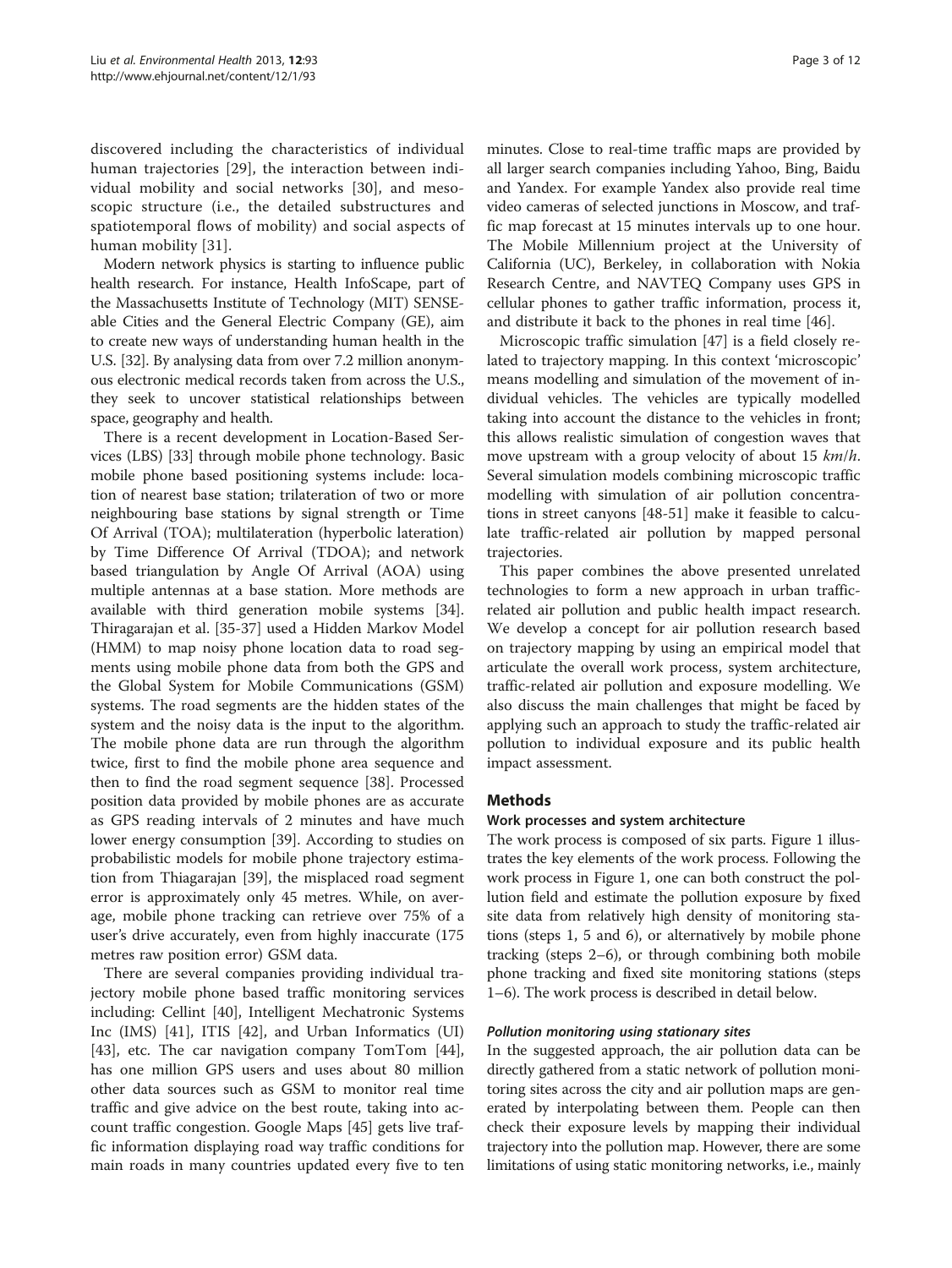the total number of air quality monitoring sites within a city is often limited by practical constraints, and possibly other limitations (e.g., reporting hourly averages, possibly not at real time in some regions, etc.). As a possible complementing source of information, high spatial resolution satellite observations can be used. While satellite measurements have many advantages and are developing rapidly, they do have some major limitations, particularly when considering intra-urban resolution. Although most operational satellite products relevant for air quality applications currently do not yet possess the spatial resolution necessary to directly resolve fine spatial detail at the urban scale, their output can nonetheless be very valuable for improving the output of local and regional chemical transport models through data assimilation schemes, and as such indirectly improve urban-scale air quality estimates. Furthermore, research is currently ongoing on producing higher-resolution (300 m) satellite-based PM measurements at the urban scale [\[52\]](#page-10-0). Finally, significant progress with regards to spatial resolution achievable from spacebased platforms will further be made in the near future with new instruments such as TROPOMI (The TROPOspheric Monitoring Instrument) on the Sentinel-5 precursor platform, which will open up entirely new applications for space-based air quality monitoring, in particular over megacities and other large urban agglomerations.

## Trajectory mapping by mobile phone

Trajectory mapping uses individual human trajectories generated by advanced mobile phone GSM (GPS-free) tracking systems. The tracking system should be capable of accurately locating mobile phones on road segments in a roadway network by using traffic engineering tracking systems. From frequent location updates, it is possible to track the approximate real-time speed of the mobile phones. This technology is partly qualified, but to date has not been implemented for large populations. Computational capacity may also be a limitation as one PC calculates a one hour individual trajectory in about two minutes [\[39](#page-10-0)]. There are ways to use one individual trajectory for calculating other trajectories on the same road segment at approximately the same time to make the computation of a large number of trajectories feasible. Commercial algorithms are likely to be faster on commuter freeway systems where the vehicles, on average, are travelling on a small set of roadways and stay on the same roadway for quite a long time.

#### Automatic vehicle type identification or estimation

A mobile phone signal does not identify a vehicle. The vehicle type can be estimated by drawing randomly or conditioned to trajectories such as bus stop patterns to identify that it is a bus from a national vehicle type distribution. Modern Automatic Vehicle Identification (AVI) systems cover or will soon cover most vehicles in a country such as Autopass [\[53\]](#page-10-0) in Norway, SINIAV in Brazil [[54\]](#page-10-0), and EVR in Mexico [[55\]](#page-10-0). These systems are based on Radio Frequency Identification (RFID) [[56](#page-10-0)] and give the exact date and time for passing a certain check point. Cross correlation of AVI and mobile phone data results in one-to-one assignment of a mobile phone to an identified vehicle. The vehicle type, age, etc., will determine its emission class which is a key to building up a picture of emissions.

## Vehicle trajectories and vehicle emissions

Individual human trajectories can be further used to generate vehicle trajectories on road segments in a roadway network by using traffic engineering tracking systems. Emissions from each individual vehicle can be calculated along the vehicle trajectories.

## Pollution field modelling

Traffic pollution is not just a product of vehicle exhaust, but also tyre wear, brakes wear, oil leaks, as well as erosion of the road surface itself and deposited sand and salts at icy/snowy winter roads. Dispersion of traffic air pollution in urban areas can be modelled numerically by taking into account the recirculation effect of street canyons, meteorological conditions, pollution type, traffic counts and types, and other parameters. In this case, various dispersion models (e.g., CALINE3/4 [[57\]](#page-10-0) and CAL3QHC/R [\[58](#page-10-0)]), CFD (Computational Fluid Dynamics) models [\[58,59\]](#page-10-0), geo-statistical interpolation models and hybrid models that are specially developed for or simply used in street canyon applications can be applied. To realize this, an increase in computational power is needed, especially if the model is run over long time periods of weeks and even months; and/or to model air pollution level on a street canyon for an entire city could also be computational intensive. Moreover, there is a need for high resolution input data for the models about the meteorology in the city, including temperature and wind speed and directions.

#### Pollution exposure along trajectories

Exposure data can be acquired by evaluating the pollution field along the trajectories in space and time. In this case, a micro-environment based exposure model can be applied [\[60](#page-10-0)].

Mobile phone-based mobility tracking used to model traffic pollution contributions to both individual chronic and acute exposure can open new fields of research. This approach can be further developed to estimate the accumulated dose of air pollutants in the human body, and to assess the health impact by coupling individual trajectories to individual physiological information (e.g., age, gender, inhalation rate, body length and weight, health records,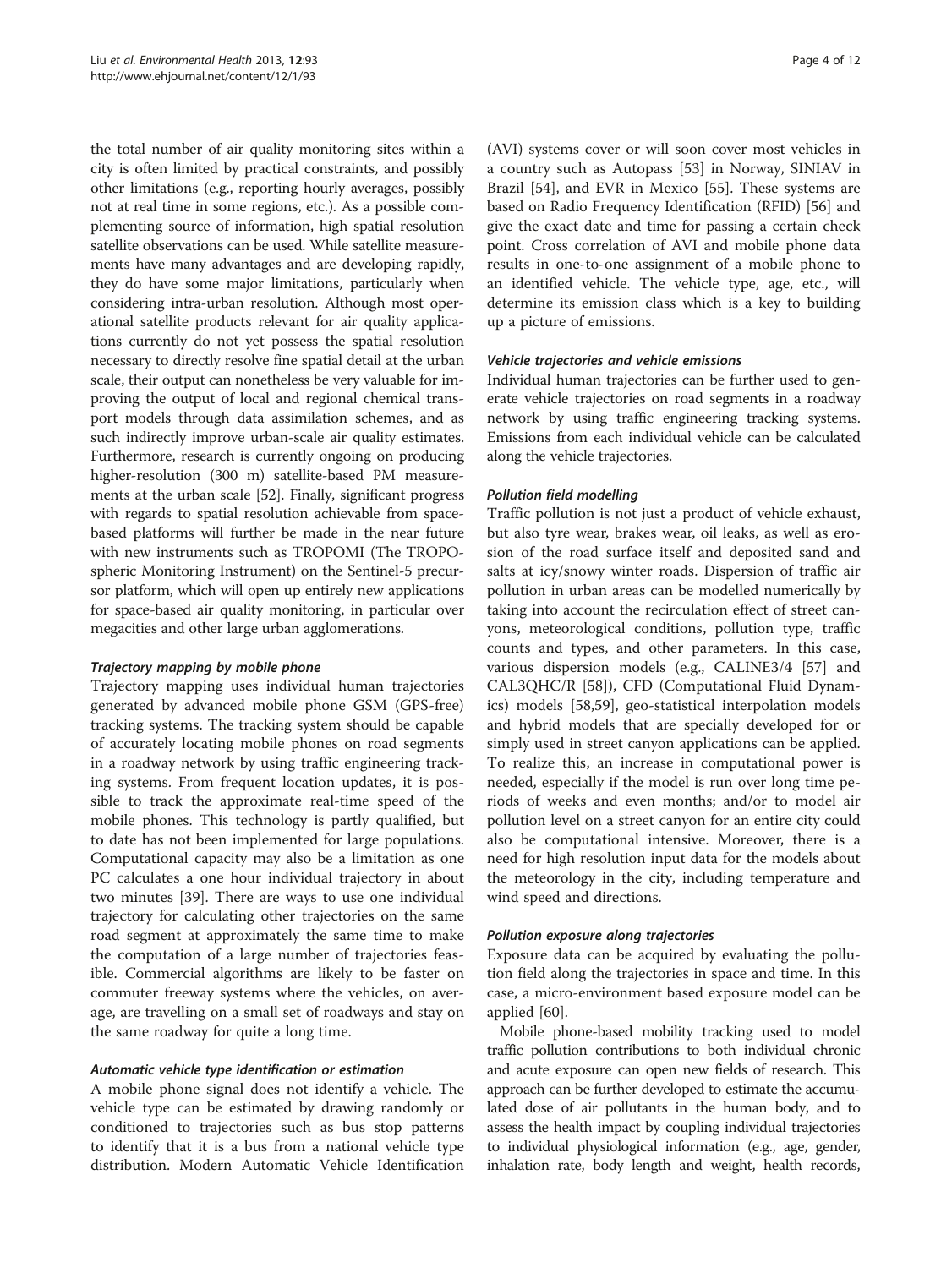etc.) [\[61,62\]](#page-10-0). Field studies with personal exposure monitors have found that traditional exposures estimated from average pollution levels in a city based upon residence postal codes are inadequate for pollutants which are spatially variable [\[16\]](#page-9-0) and tend to underestimate variability in exposure, in particular when a person's location is highly correlated to narrow peaks in the pollution field. The trajectory based system proposed in this paper will pick up such correlations. Therefore, the individual trajectory approach would be expected to more accurately identify the individuals with the greatest health risk. The most highly exposed groups may share common trajectory patterns, for example those with commuter/work patterns that have the highest health risk (e.g., professional drivers, traffic police and construction workers, etc.). By coupling mobile phones to electronic health records (EHR) and/or personal health records (PHR), one may identify highly vulnerable/pollution-sensitive groups (for example those with respiratory diseases) among the most risky trajectory patterns. Thus, this may open up new perspectives in empirical public health research.

Figure 2 illustrates the potential to characterize trafficrelated microenvironments, e.g., in-vehicle exposure in congestion as opposed to non-congestion: (a) mapping a mobile phone trajectory; (b) associating mobile phone with vehicles, and linking vehicles to air pollution; and (c) estimating exposure for people travelling through the pollution fields [\[63\]](#page-10-0). It needs to be noted that the mobile phone is used to identify the person and a personrelated vehicle.

Figure [3](#page-5-0) illustrates the system architecture of a complete system following the work process in Figure [1](#page-1-0). On the Information Communication Technology (ICT) infrastructure part, the raw data are the mobile phone base stations in communication with individual mobile phones. These raw data are used to efficiently generate individual mapped trajectories showing the positions of individual mobile phones through time. Mapping algorithms are used to locate the moving positions onto road segments. The mapped trajectories are used as input to algorithms to construct the pollution field and estimate exposure for people moving in the pollution field.

At the population-scale one may investigate high risk groups and check if they share common travel patterns. Note that on the lower right graph in Figure [3](#page-5-0) the term 'population' indicates the population density or frequency in a population histogram. This may be used to identify the population fraction (i.e., area below the curve) and the risk of the high risk group.

## Existing traffic air pollution exposure models

The goal of this section is to review some modelling approaches that can be used in this proposed approach, to calculate the traffic-related air pollution and its contribution to individual exposure. Each given model is kept simple and current at a conceptual level, so that each model can be replaced by more advanced models in specific studies.

## Dispersion models

A simplifying concept of a roadway air pollution model is to treat the emission from many vehicles as one line source. The pollution is dispersed away from the line source to the entire model domain (and not just near roads) by the mechanisms of diffusion and convection (move with the local velocity of the air). However, due to the dispersive spreading the highest pollution levels are found at the line source. For simpler, roadway-only sources, the CALINE3/4 [[58](#page-10-0)] and CAL3QHC/R [[58](#page-10-0)] series of dispersion models explicitly address trafficinduced emissions. AERMOD is also broadly used for traffic-related complex source mixtures, e.g., terminals, ports and roadways considered in combination, large highway corridors and urban scale modelling [\[58](#page-10-0)].

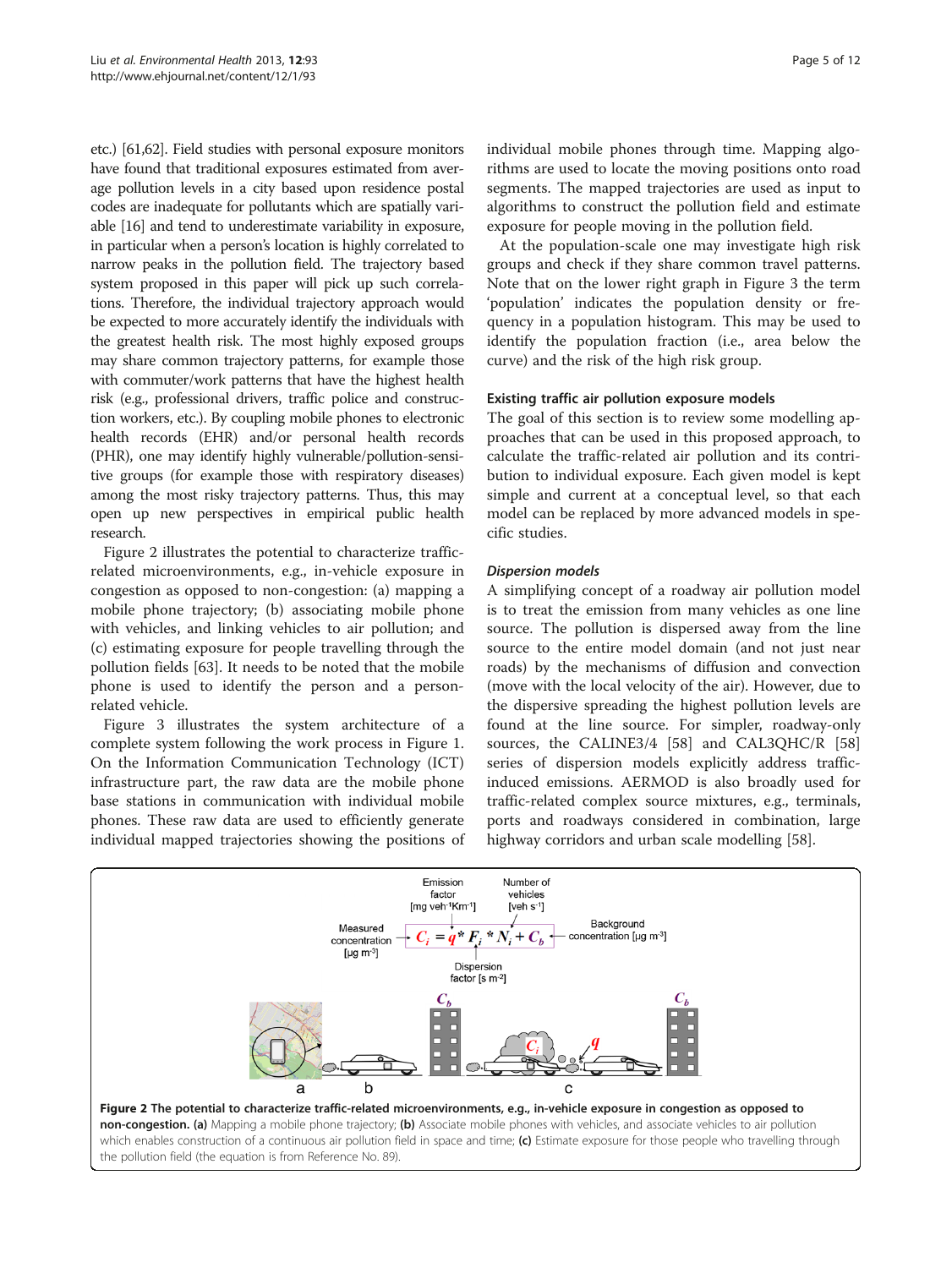<span id="page-5-0"></span>

## Geo-statistical interpolation models

Geo-statistical interpolation models can be implemented to estimate the traffic-related air pollution based on a statistical interpolation of a dense, well-distributed, monitoring work [\[64\]](#page-10-0). These models allow the estimation of pollution concentrations over several time intervals, but this is limited only by the number of available measurement periods [\[64\]](#page-10-0).

#### Hybrid models

The hybrid models are those that combine personal or regional monitoring with other air pollution exposure methods [\[64\]](#page-10-0). Most studies were conducted in European cities, and in San Diego [\[65\]](#page-10-0), e.g., by using personal exposure measurements in conjunction with fixed outdoor stations to estimate hourly exposure for each day, to calculate a traffic-density index [\[66](#page-10-0)]; and by using regional monitoring in conjunction with another modelling scheme to assume long-term exposure to  $NO<sub>2</sub>$  and Black Smoke (BS) [[67](#page-10-0)], etc.

## Essential factors to estimate traffic air pollution exposure in the mobile phone tracking approach

No matter which of the above given models is applied, in order to calculate real-time varying traffic-related air pollution, the methods for estimating the traffic emission, emission rates, emission factors, traffic flows, and individual exposure to dynamic traffic air pollution need to be addressed explicitly.

#### Estimation of traffic-related air pollution

The roadway air dispersion models are usually used to estimate traffic-related air pollution. It generally relies on Gaussian plume equation [[68\]](#page-10-0), including wind speed, wind direction, traffic wakes and meteorological air stability.

Many tools have been developed to estimate the vehicle emission factors covering a broad range of pollutants and allow multiple scale analysis, such as the U.S. EPA MOVES (Motor Vehicle Emission Simulator) [[69\]](#page-10-0) for HC, NOx, CO, gaseous SO2, ammonia, direct PM; the UK Defra (Department of environment, food and rural affairs) EFT (Emission factor toolkit) Version 5.2 for NOx, PM10, PM2.5, CO2 and Hydrocarbons [[70\]](#page-10-0); and the HBEFA (The Handbook Emission Factors for Road Transport) for atmospheric emission factors for regulated and important non-regulated pollutants from road vehicles in Germany, Austria, Switzerland, Sweden, Norway [\[71](#page-10-0),[72](#page-10-0)]; and the EMFAC (EMission FACtors) for HC, CO, NOx, CO2, PM, fuel consumption, oxides of sulphur (SOx), and lead (Pb) developed and used in California [[73\]](#page-10-0), etc.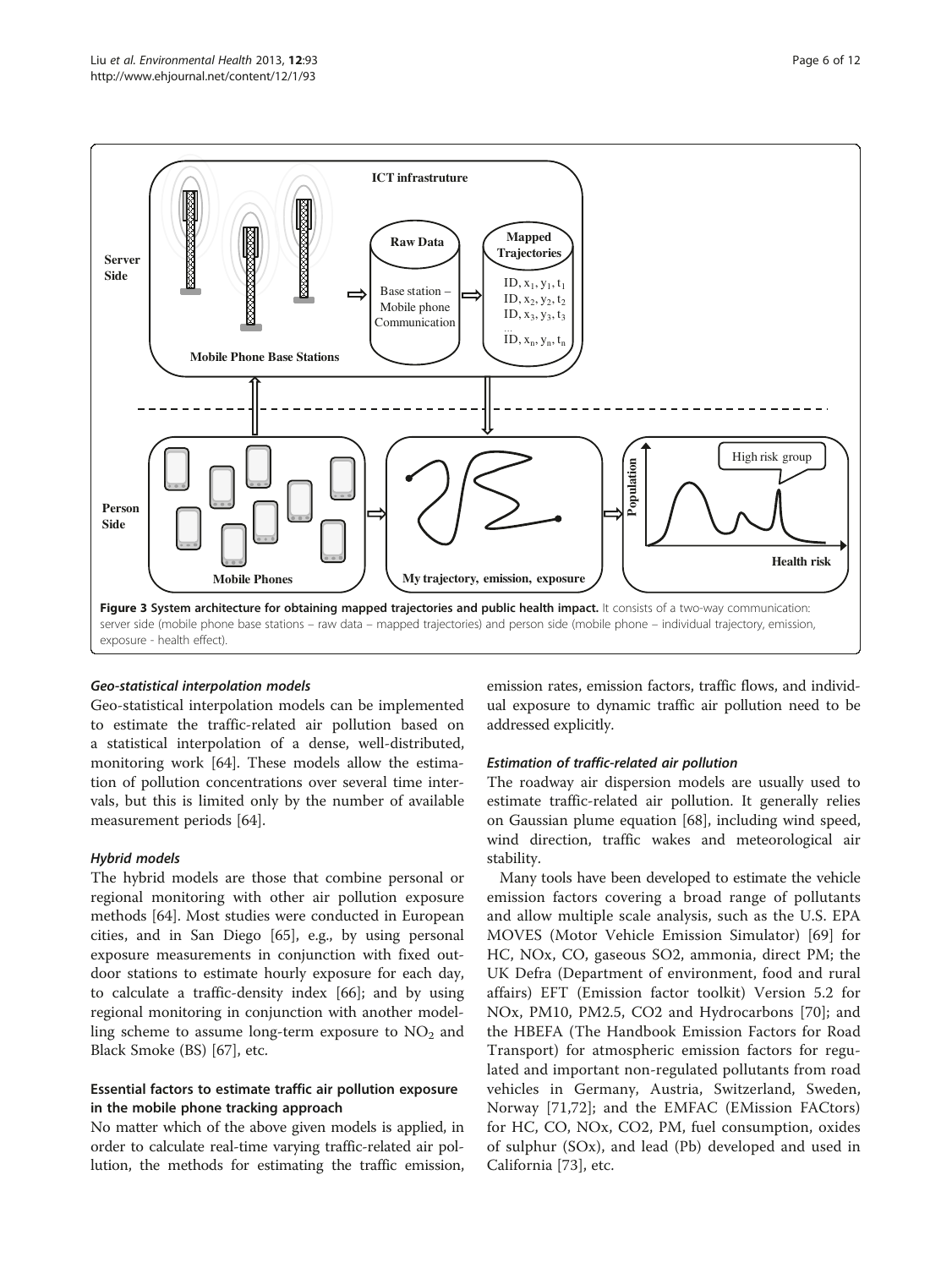#### Estimation of traffic flows

One challenge in roadway air dispersion modelling is the transformation from a Lagrangian formulation [\[74](#page-10-0)] where each vehicle is a particle with a given speed to an Eulerian formulation [\[75\]](#page-10-0) where each road segment has a vehicle density with a local flow velocity. This particular challenge has been investigated by the UC Berkeley Mobile Millennium project [[72](#page-10-0)] and an Eulerian–Lagrangian cell transmission model for air traffic flow has been developed [[76](#page-10-0)]. In traffic flow conditions, the two most important densities are the critical density  $(n_c)$  and the traffic jam density  $(n_{jam})$ . The maximum density achievable under free flow is  $n_c$ , while the minimum density achieved under jamming congestion is  $n_{jam}$ . In general, traffic jam density is about seven times the critical density. Traffic is, however, a complex phenomenon that is described by physics concepts such as synchronization and self-organized criticality (SOC). Kerner [\[77](#page-10-0)] divided traffic flow into three phases from low to high density: 1) free flow, 2) synchronized congested flow, and 3) wide moving jam (wide jam that moves upstream).

The traffic density-interaction between the vehicle wakes (i.e., isolated vehicles, interacting vehicle wakes, strong interacting vehicle wakes) have been studied by Gokhale and Khare [\[78\]](#page-10-0), and their results showed that in 'unstable' conditions, the Vehicle Wake Factor (VWF) varies between 1.63 and 0.3 (for wind direction,  $\theta = 90^{\circ}$ ) and 2.5 and 0.8 (for wind direction,  $\theta$  = 180°). During 'neutral' and 'stable' conditions, it is in the range of  $0.84 - 0.4$ ,  $1.91 -$ 0.85 (for wind direction  $\theta = 270^{\circ}$ ) and  $1.7 - 0.7$ ,  $3.1 - 0.3$  for wind direction  $\theta$  = 360°, respectively.

Not all citizens carry a mobile phone and this makes the mapped population an incomplete set of mapped persons/ vehicles. One may fill in these gaps using statistical distributions. For simplicity, we assume 100% mobile phone coverage, that is, each individual has a mobile phone that is tracked. Linking individual trajectories to vehicles can be done as follows: (i) Identify bus drivers and passengers by their characteristic trajectory pattern. They follow a pre-defined route with a given stopping pattern. It is important to correctly estimate the number of persons travelling by bus in order to avoid over estimating the number of vehicles. (ii) Identify private car commuters by their regular trajectory patterns from the suburb to the city, and vice versa. (iii) Identify other group travellers (e.g., subway commuters, pedestrians, motorcycles, bicycles riders) by having an identical trajectory. This is to avoid overestimating the number of vehicles with passengers. (iv) The rest of the trajectories are individual drivers and their vehicles may be stochastically drawn from the vehicle type (e.g., electric car, truck or lorry) including the vehicle age, probability density function.

The road network is discretized into piecewise linear road segments. The pollution from each segment is modelled by the linear source equation. The pollutant concentration for people on the road segment is given by the characteristic mid-segment pollution. The vehicle densities (number per length) are estimated by the procedure above. The average speed of traffic in the segment is calculated by the trajectory data  $(\Delta X, \Delta Y, \Delta t)$  and ΔZ from terrain/map data.

If the road is a freeway with many lanes one may consider splitting the two driving directions into two line sources and sum the pollution from the two directions taking into account the centre-to-centre distance between the lane directions. For near roadway exposure one may select bands parallel to the roadway network and take into account overlapping contributions from the nearest neighbouring road(s). Traffic also contributes to background pollution, and this may be calculated by longer term smoothing of the total city pollution from stationary sites' data.

#### To model individual exposure to traffic air pollution

Human exposure refers to an individual's contact with a pollutant concentration. Given a close to real-time continuous pollution field, it is straightforward to calculate the direct exposure to air pollution in the transport network. In this context, a microenvironment (e.g., the interior of a car/bus, inside a house, or urban, suburban, and rural areas, etc.) based integrated exposure model can be applied and expressed as [[60\]](#page-10-0):

$$
X_i = \sum_j^J C_j t_{ij}
$$

Where  $X_i$  is the total exposure for person i over the specified period of time,  $C_i$  is the pollutant concentration in microenvironment *j*,  $t_{ij}$  is the residence time of the person  $i$  in microenvironment  $j$ , and  $J$  is the total number of microenvironments. The total exposure is, therefore, the sum of exposures during a given time and has thus the same dimension as exposure in general:  $(mass) \times (time)$  / (volume) or (concentration)  $\times$  (time), for example, with units  $\mu$ g d m<sup>-3</sup>.

In the case where  $M$  persons are exposed to the same concentration for the same time, the exposure in this case is M times that for one person and, for example, with the units (concentration)  $\times$  (time). The resulting population exposure may then be used to relate the number of hospital admissions to exposure.

A constraint for using the microenvironment based exposure models (see equation above) is that the residence time of the person (termed the time–activity pattern) needs to be known together with the pollution concentrations in each of the microenvironments at the time when the person is present. In this article, however,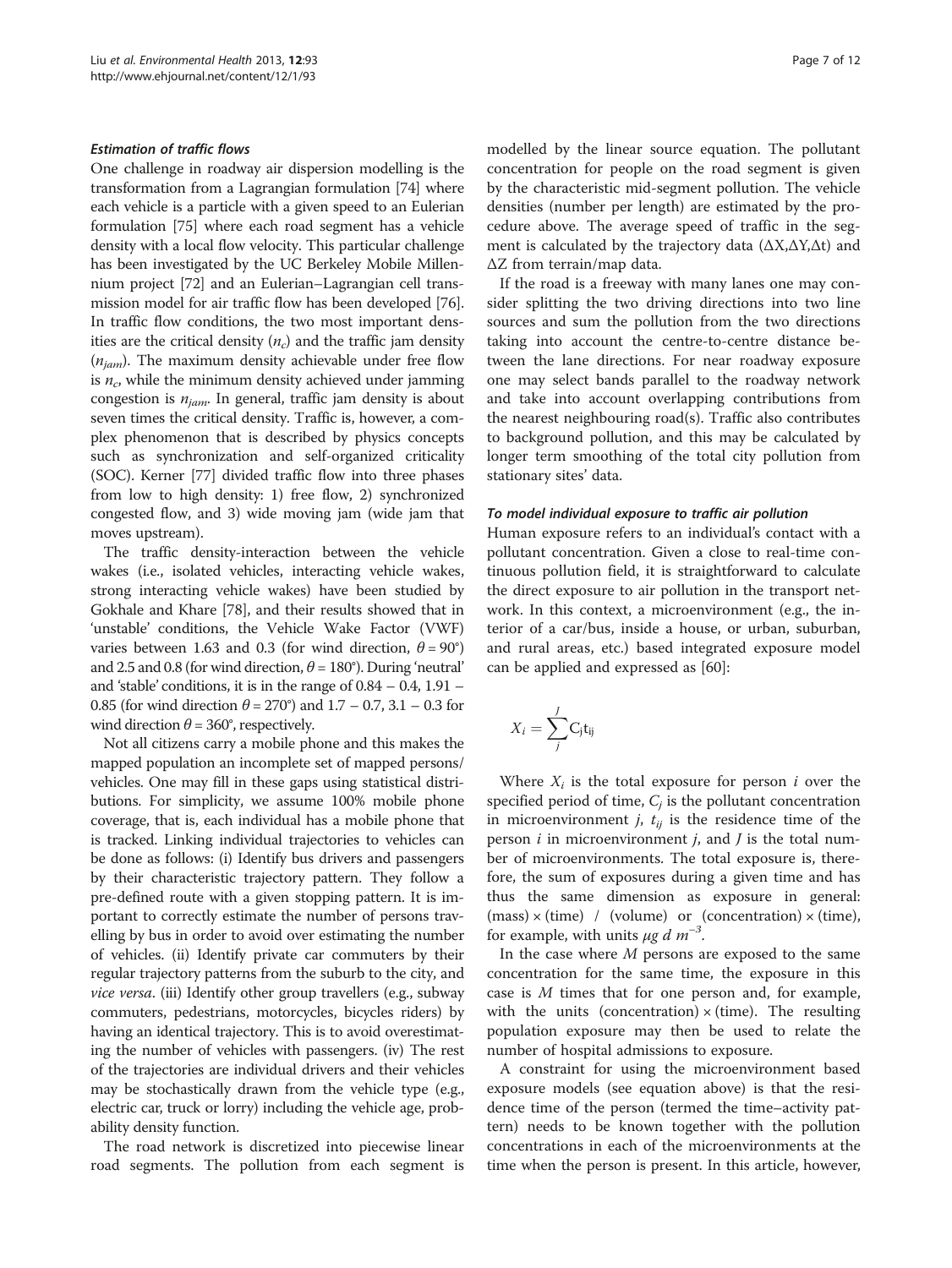by using mobile phone tracking we could get both individual time-activity pattern and real time continuous pollution concentration along the traffic network.

## **Discussion**

Two alternatives to an individual trajectory based system are: (1) one may measure real-time air pollution by largescale implementation of a Wireless Sensor Network (WSN) [[79](#page-11-0)-[82\]](#page-11-0), in which hundreds or thousands of small personal environmental sensors carried by the public rely on cell phones to shuttle information to central computers where it will be analysed, made anonymous and reflected back to individuals, authorities and public health agencies [\[83\]](#page-11-0); and (2) one may rely on stationary based, monitored pollution data together with geo-statistical models and use GPS information [\[84-86](#page-11-0)] provided by smart phone applications to track air pollution exposure of a sub-population [\[87](#page-11-0)-[89](#page-11-0)] as mentioned earlier in this article. Alternative (1) uses individual trajectories. One may expect that an actual measurement of the air pollution exposure by WSN would be somewhat better than a calculated individual trajectory based system as proposed in this article. This is a point in favour of the WSN-based micro sensor approach. However, the cost of equipping a population with environmental micro sensors limits this method to small-scale studies (Table 1). Alternative (2) for an entire city would require stationary measurements at nearly all road segments in the city. Although this could provide high quality data, it is certainly extremely costly due to the extremely high density of measurement stations. It scales with the size of the road network as shown in Table 1. The cost of up-scaling a mobile phone trajectory system is only the cost of incremental computational power. This is very low since the individual data already exists and can be uploaded from the mobile phone or downloaded from the mobile phone service provider. Less computational challenging studies have already included six million phone users of a Call Detailed Records (CDR) data base [[90](#page-11-0)]. The detailed traffic trajectories need more computational power, but the algorithms are costefficient and are likely very well suited for parallel algorithms, since each trajectory is calculated independently of the other trajectories. Trajectory based data have many opportunities for reducing costs by building on synergies with commercial traffic monitoring systems. A commercial traffic monitoring system may add a health impact service that not only optimizes commuting routes based on the time spent from home to work, but may also propose alternative eco-driving routes that have a positive impact on one's personal health.

Traffic monitoring companies, including the largest search engine companies, may want to show their social responsibility by releasing their data for public health research in the same way as mobile phone tracking data are released for human mobility research. In this way the public health research could be obtained at almost no extra cost. More realistic, we believe that traffic monitoring companies will offer new free services to calculate real time pollution exposure and health risk maps in large cities that can be used by traffic map users with GPS smart phones. We have developed a model to estimate traffic emissions from traffic map data. This modelling is planned to be published in another article. Based on this approach a mobile phone tracking system has the potential of being highly competitive economically for population-wide traffic pollution health studies.

Trajectory based individual exposure analysis opens up new perspectives in public health research. Instead of analysing either the average health risk given by average city pollution levels or analysing a limited number of citizens' mobility, we are now in a position to analyse the probability distribution density of individual risk for relevant diseases. Furthermore, by linking to HER and/or PHR, the proposed approach can help to better understand the impact of environmental exposure on human health at both individual and population levels, and might enhance environmental public health tracking as well [\[91](#page-11-0)-[93\]](#page-11-0). Natural questions that arise include: Who is most at health risk? Is it the large majority of the population with moderate pollution exposure or a small group of highly sensitive/vulnerable persons with unusual exposure trajectories? A natural extension of the trajectory based individual exposure analysis is to do research on optimal regulatory, policy change and urban planning to reduce air pollution. What are the most efficient ways to transform an existing urban environment into a city with a low air pollution health risk?

Table 1 Comparison of alternatives to the base case proposed in this article

| Case                         | <b>Pollution field</b>                                                                                                                | Exposure                                                       | Cost at population scale                                                                                 |
|------------------------------|---------------------------------------------------------------------------------------------------------------------------------------|----------------------------------------------------------------|----------------------------------------------------------------------------------------------------------|
| Base case in<br>this article | Pollution field is calculated by the aggregate<br>of individual GSM or GPS-based trajectories<br>plus emission and dispersion models. | Accumulated along individual<br>GSM or GPS-based trajectories. | Low cost per individual. Cost of<br>computational power.                                                 |
| Alternative 1                | Measured on each individual trajectory by<br>people carrying environmental micro-sensors.                                             | Accumulated along individual<br>GPS-based trajectories.        | High cost per individual. Additional<br>cost per individual is roughly the<br>cost of a new smart phone. |
| Alternative 2                | Stationary monitoring network plus geo-statistics<br>modelling.                                                                       | Accumulated along GSM or<br>GPS-based trajectories.            | Very high investment cost. Need<br>very high density of monitoring<br>stations on the road network.      |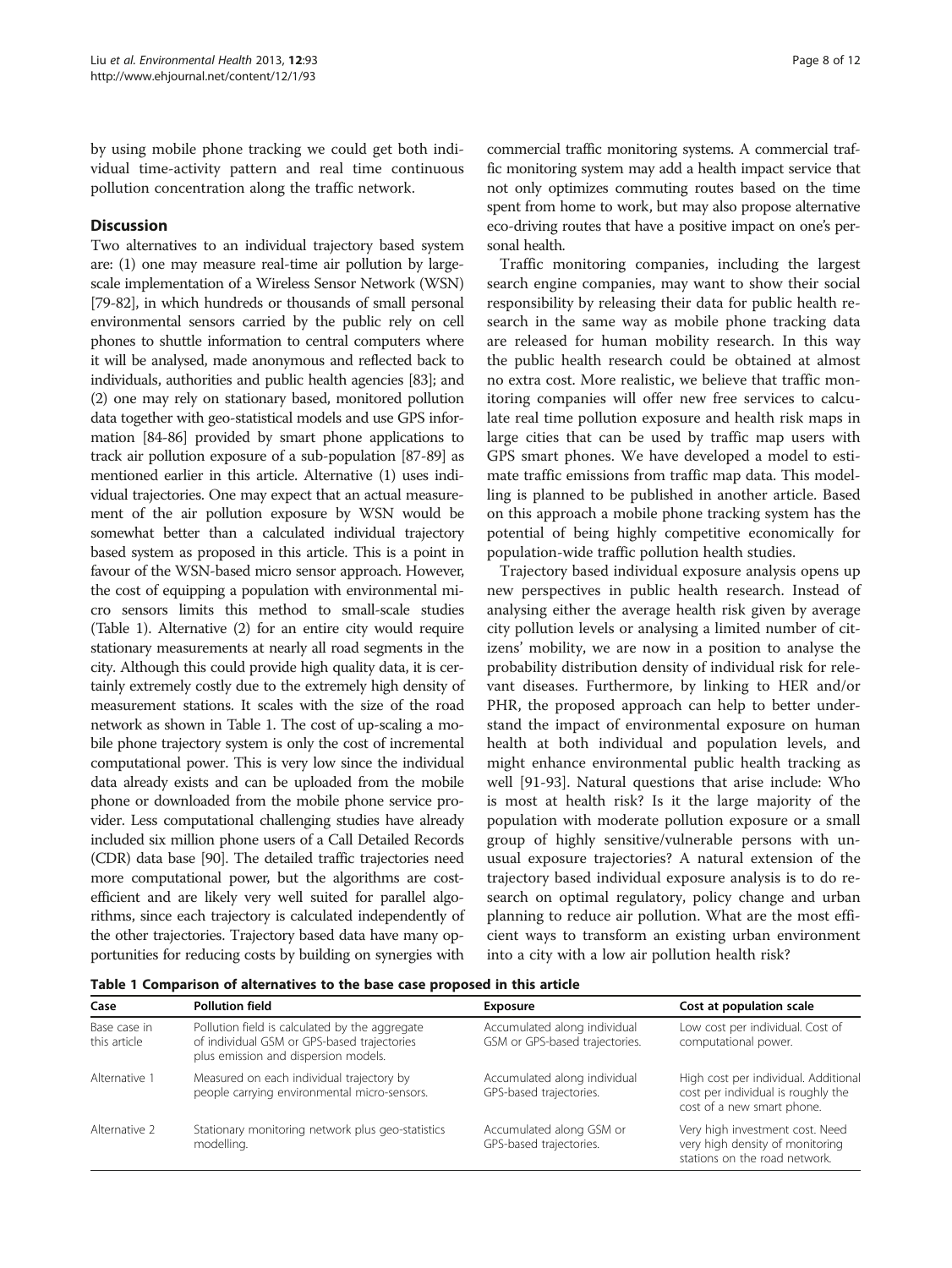In polluted cities there are many different options for improving air quality. One may develop trajectory based dynamic computer simulation models where urban planning concepts are evaluated based on simulated performance with regard to cost and improved public health. This approach is similar to dynamic petroleum reservoir simulation by streamlines [[94](#page-11-0)].

A vision for mobile phone tracking technology is to do global studies that incorporate the global gaps in population of mobile phone users. The gaps in the network, that is, those that do not have a mobile phone, may be inferred directly from the trajectories from home to kindergarten, to school, to work, and scale this number of trajectories to estimate the effect from the whole population. An advantage of this approach is that it is effortless for citizens as the global population does not need to adjust their activity pattern or wear any measurement devices to participate in the study.

There are some limitations to our approach that need to be addressed when used in real practice. First, the proposed approach is mainly targeted at the person who has a mobile phone. This is a limitation for those people that do not tend to have mobile phones (e.g., children, elderly, the poor, etc.). The biased samples are not easily worked out with statistical methods if they are not randomly distributed, which is the case here. Second, the risks arise first from the fact that in order to get the individual human trajectory, the data we need is mostly about people, where they have been, at what times, how often. Therefore privacy and security is a major concern, and needs to be addressed before the opportunities of trajectory mapping can be created. Furthermore, there are also huge issues with privacy and access to link to HER and/or PHR. Encryption and anonymization can provide a level of privacy [\[95](#page-11-0)]. In this study, anonymous data are enough to construct individual human trajectories, pertaining to groups of people. However, to guarantee anonymity is hard in the domain to link/compare the spatio-temporal individual trajectory based exposuredose modelling with real medical patient data. Many studies that address privacy issues in a spatio-temporal data mining context have already been published. In the Geographic Privacy-Aware Knowledge Discovery and Delivery (GeoPKDD) project, Giannotti and Pedreschi [[96\]](#page-11-0) investigated the various scientific and technological issues of mobility data, open problems, roadmap, and concluded that the privacy issues related to the ICTs can only be addressed through an alliance of technology, legal regulations and social norms. In the meantime, increasingly sophisticated privacy-preserving data mining techniques are being studied and further developed [[97\]](#page-11-0). Their aim is to achieve appropriate levels of anonymity by means of controlled transformation of data and/or patterns – limited distortion that avoids the

undesired side effect on privacy while preserving the possibility of discovering useful knowledge. The project Citisense designed a permissioning system that allows users to configure publicly accessible time Windows of their data [[98\]](#page-11-0). Mun et al. [\[18](#page-9-0)] suggested a selective sharing and hiding mechanism in PEIR that enable users to share their location traces with people they trust, and generates believable proxy traces for times a user does not want their real location revealed. Furthermore, an alternative to deal with privacy issues related to tracking of individual trajectories is to collect a population-wide data in the form of willing participation, as done by PEIR [[17,18\]](#page-9-0) mentioned above, where only individuals that are motivated will take part in the data collection. In this approach, the methods to empower citizens at population level to participate in such studies may need to be further developed.

Another limitation of using mobile phone tracking approach to study individual exposure to traffic-related air pollution and its public health impact assessment is that the external data/information and models needed, such as vehicle type identification, emission dispersion models, emission factors and meteorology data needs to be known together with the vehicle trajectories to model pollution fields; individual physiological information (e.g., height, weight, inhalation rate) is needed in each of the microenvironments at the time when the person is present in order to estimate the accumulated dose in the human body, etc. So this approach also suffers from similar data problems to the more conventional dispersion models. On the other hand, such challenges may indicate that the approach of modelling traffic-related air pollution and its implications for public health impact assessment through mobile phone tracking will require broad cooperation within inter- and multidisciplinary disciplines.

## Conclusion

We conclude that there is an opportunity to calculate traffic air pollution and its public health impact by mobile phone trajectory mapping. This approach is promising due to the following characteristics: (i) Low cost: There is no cost from the observation part. The cost is mainly in data power to compute mobile phone trajectories and emission dispersion modelling in real time. Combination of low cost and standardized mobile phone data makes it is feasible to do population-wide traffic pollution studies. The system is suited for developing countries that have a low fraction of mobile phones with GPS. (ii) **Near real-time**: The system is based on fully automatic calculation and real-time data. One may obtain real-time pollution/exposure fields. This allows identification of high vehicle density congestion events that may contribute significantly to health risk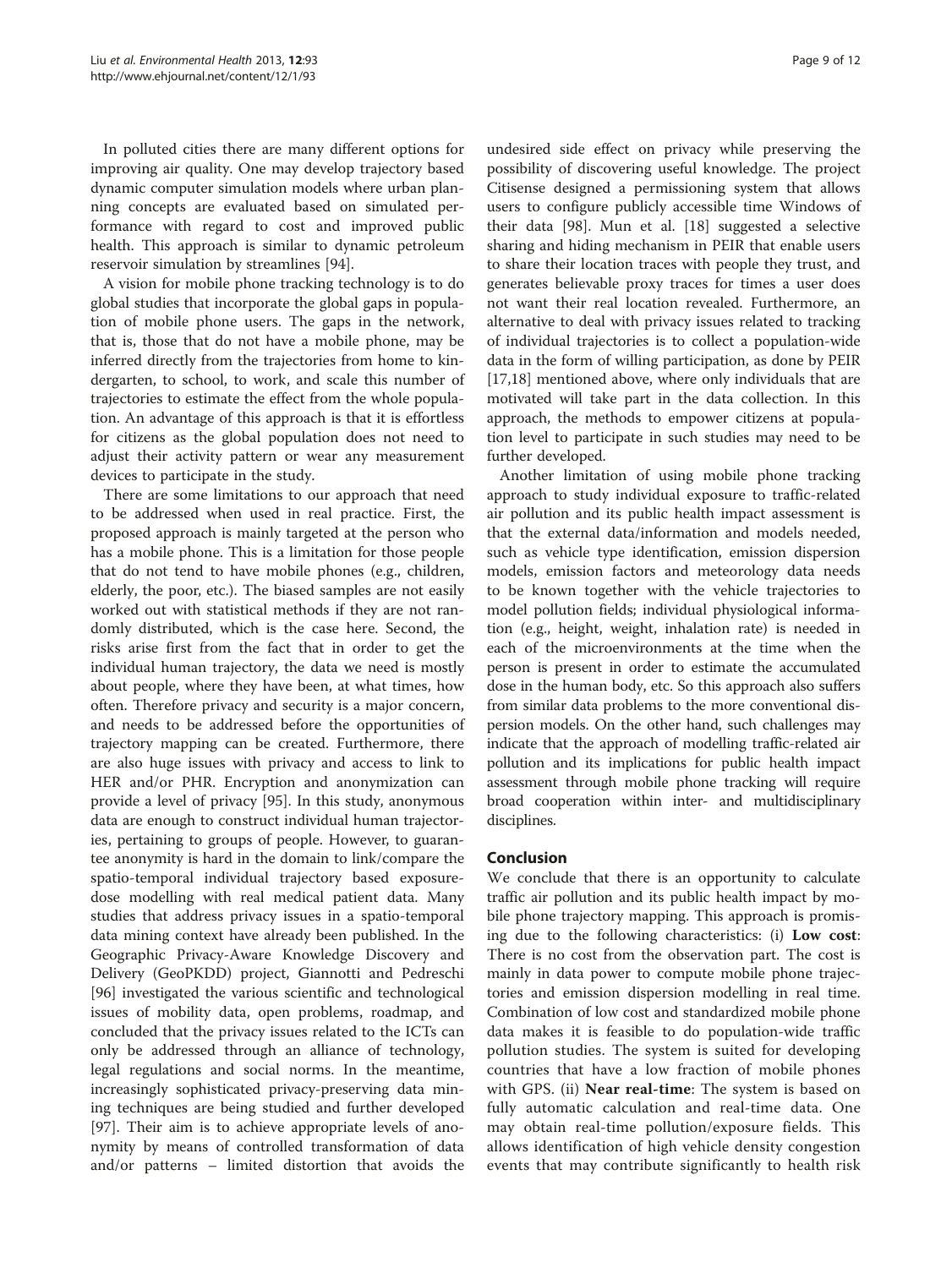<span id="page-9-0"></span>(iii) Effortless citizen participation: Each trajectory reflects one individual citizen. Therefore, this system opens up the possibility of providing information to each individual citizen. One may develop applications for automatic web server feedback to citizens who want to get the data of their own trajectories or want to contribute toward a training data set of true ground GPS measurements. We believe that using the trajectories of individual mobile phones opens up new perspectives on urban dynamics and public health research.

#### Abbreviations

AOA: Angle of arrival; AOD: Aerosol optical depth; AVI: Automatic vehicle identification; CDR: Call detailed records; CitiSense: Adaptive services for community-driven behavioural and environmental monitoring to induce change; CO: Carbon oxides; EFT: Emission factors toolkit; EHR: Electronic health records; EMFAC: EMission FACtors; GASP: GEOS aerosol/smoke product; GE: The general electric company; GeoPKDD: Geographic privacy-aware knowledge discovery and delivery; GOES: Geostationary operational environmental satellite; GPS: The global positioning system; GSM: The global system for mobile communications; HBEFA: The handbook emission factors for road transport; HC: Hydrogen carbon; HMM: Hidden markov model; ICT: Information communication technology; IMS: Intelligent mechatronic systems inc; LUR: Land use regression; LBS: Location-based services; MIT: The massachusetts institute of technology; MODIS: Moderate resolution imaging spectro-radiometer; MOVES: Motor vehicle emission simulator; NO<sub>2</sub>: Nitrogen dioxides; NOx: Nitrogen oxides; OMI: Ozone monitoring instrument; Pb: Lead; PEIR: The personal environmental impact report; PHR: Personal health records; PM: Particulate matter; RFID: Radio frequency identification; SO<sub>2</sub>: Sulphur dioxides; SOx: Oxides of sulphur; TDOA: Time difference of arrival; TOA: Time of arrival; TROPOMI: The TROPOspheric Monitoring Instrument; TSP: Total suspended particulates; UC: University of California; UI: Urban informatics; UN: The United Nations; USC: The University of Southern California; U.S. EPA: The United State environmental protection agency; VWF: Vehicle wake factor; WHO: The World Health Organization; WSN: Wireless sensor network.

#### Competing interests

The authors declare that they have no competing interests.

#### Authors' contributions

HYL and ES planed this work and wrote the manuscript. MJK contributed content and provided editorial input. All authors approved the final version.

#### Acknowledgements

This study was inspired by the EC FP7 Work Program 2012 Cooperation Theme 6 Environment (including climate change), call ENV.2012.6.5-1-Developing community-based environmental monitoring and information systems using innovative and novel earth observation applications. We would like to thank the referees IIan Levy and Michael Jerrett for their very valuable comments. Special thanks to William A. Lahoz, Alice Newton, Sonja Grossberndt at NILU (Norwegian Institute for Air Research) for helping us with the language. Thanks to Philipp Schneider at NILU for his help to revise the paragraph on how remote sensing from satellite improve the spatial resolution of air pollutants in urban areas. The initial proof of this manuscript benefited from the suggestions and comments from Alena Bartonova and Li Liu from NILU. Any remaining errors are the responsibility of the authors.

#### Author details

<sup>1</sup>NILU - Norwegian Institute for Air Research, Instituttveien 18, Kjeller 2027, Norway. <sup>2</sup>Statoil Research Center, Arkitekt Ebbells Veg 10, Rotvoll, Trondheim 7005, Norway.

#### Received: 20 November 2012 Accepted: 23 October 2013 Published: 4 November 2013

#### References

UN report: World's biggest cities merging into 'mega-regions'. [[http://www.guardian.co.uk/world/2010/mar/22/un-cities-mega-regions\]](http://www.guardian.co.uk/world/2010/mar/22/un-cities-mega-regions)

- 2. HEI Panel on the Health Effects of Traffic-Related Air Pollution: Traffic-related air pollution: a critical review of the literature on emissions, exposure, and health effects. Boston, Massachusetts: Special Report 17; 2010.
- 3. Padmanabhan N, Glenn B: EPA research focus health effects of near-roadway air pollution. [\[http://pubs.awma.org/gsearch/em/2009/8/padmanabhan.pdf](http://pubs.awma.org/gsearch/em/2009/8/padmanabhan.pdf)]
- 4. Fruin S, Westerdahl D, Sax T, Sioutas C, Fine PM: Measurements and predictors of on-road ultrafine particle concentrations and associated pollutants in Los Angeles. Atmos Environ 2008, 42:207–219.
- 5. Rank J, Folke J, Jespersen PH: Differences in cyclists and car drivers' exposure to air pollution from traffic in the city of Copenhagen. Sci Total Environ 2001, 279:131–136.
- van Wijnen JH, Verhoeff AP, Jans HW, van Bruggen M: The exposure of cyclists, car drivers and pedestrians to traffic-related air pollutants. Int Arch Occup Environ Health 1995, 67:187-93.
- 7. Soll-Johanning H, Bach E, Olsen JH, Tuchsen F: Cancer incidence in urban bus drivers and tramway employees: a retrospective cohort study. Occup Environ Med 1998, 55:594–598.
- 8. WHO: More die from car pollution than road accidents. [[http://www.ibike.](http://www.ibike.org/environment/air-pollution.htm) [org/environment/air-pollution.htm](http://www.ibike.org/environment/air-pollution.htm)]
- 9. Pope CA, Dockery DW: Health effects of fine particulate air pollution: lines that connect. J Air Waste Manage Assoc 2006, 56:709-742.
- 10. Halonen JI, Lanki T, Yli-Tuomi T, Kulmala M, Tiittanen P, Pekkanen J: Urban air pollution and asthma and COPD hospital emergency room visits. Thorax 2008, 63:574–476.
- 11. Sørensen M, Hoffmann B, Hvidberg M, Ketzel M, Jensen SS, Andersen ZJ, Tjønneland A, Overvad K, Raaschou-Nielsen O: Long-term exposure to traffic-related air pollution associated with blood pressure and self-reported hypertension in a Danish cohort. Environ Health Perspect 2012, 120:418–24.
- 12. Raducan GM: Pollutant dispersion modelling with OSPM in a street canyon from Bucharest. Romanian Report in Physics 2008, 60:1099–1114.
- 13. Clougherty JE, Wright RJ, Baxter LK, Levy JI: Land use regression modelling of intra-urban residential variability in multiple traffic-related air pollutants. Environ Health 2008, 7:17.
- 14. Henderson SB, Beckerman B, Jerrett M, Brauer M: Application of land use regression to estimate long-term concentrations of traffic-related nitrogen oxides and fine particulate matter. Environ Sci Technol 2007, 41:2422–2428.
- 15. Marshall JD, Nethery E, Brauer M: Within-urban variability in ambient air pollution: comparison of estimation methods. Atmos Environ 2008, 42:1359–1369.
- 16. Dijkema M, Traffic Related Air Pollution: Spatial Variation, Health Effects and Mitigation Measures, PhD thesis. Utrecht University: Institute for Risk Assessment Sciences; 2011.
- 17. UCLA CENS: PEIR: personal environmental impact report. [[http://www.](http://www.viewingspace.com/peir.html) [viewingspace.com/peir.html\]](http://www.viewingspace.com/peir.html)
- 18. Mun M, Reddy S, Shilton K, Yau N, Burke J, Estrin D, Hansen M, Howard E, West R, Boda P: PEIR, the personal environmental impact report, as a platform for participatory sensing systems research. In Proceedings of MobiSys 2009: the 7th international conference on mobile systems, applications and services: 22–25, June, 2009; Wroclaw, Poland. Edited by Zielinski K, Wolisz A, Flinn J, LaMarca A. New York, USA: ACM; 2009:55–68.
- 19. Reddy S, Mun M, Burke J, Estrin D, Hansen M, Srivastava M: Using mobile phones to determine transportation modes. ACM Transactions on Sensor Networks (TOSN) 2010, 6(13):1–13.
- 20. Stenneth L, Wolfson O, Yu PS, Xu B: Transportation mode detection using mobile phones and GIS information. In Proceedings of GIS '11: the 19th ACM SIGSPATIAl international conference on advances in geographic information systems: 1–4, November, 2011; Chicago, IL, USA. Edited by Agrawal D, Cruz I, Jensen CS, Ofek E, Tanin E. New York, USA: ACM; 2011:54–63.
- 21. ENVIROFI: The environmental observation web and its service applications within the future internet. [\[http://www.envirofi.eu/\]](http://www.envirofi.eu/).
- 22. CitiSense: Adaptive services for community-driven behavioural and environmental monitoring to induce change. [[https://sosa.ucsd.edu/](https://sosa.ucsd.edu/confluence/display/CitiSensePublic/CitiSense) [confluence/display/CitiSensePublic/CitiSense](https://sosa.ucsd.edu/confluence/display/CitiSensePublic/CitiSense)].
- 23. Pau G, Tse R: Challenges and opportunities in immersive vehicular sensing: lessons from urban deployments. Signal Process Image Commun 2012, 27:900–908.
- 24. Bales E, Nikzad N, Quick N, Ziftci C, Patrick K, Griswold W: Citisense: mobile air quality sensing for individuals and communities design and deployment of the citisense mobile air-quality system. In Proceedings of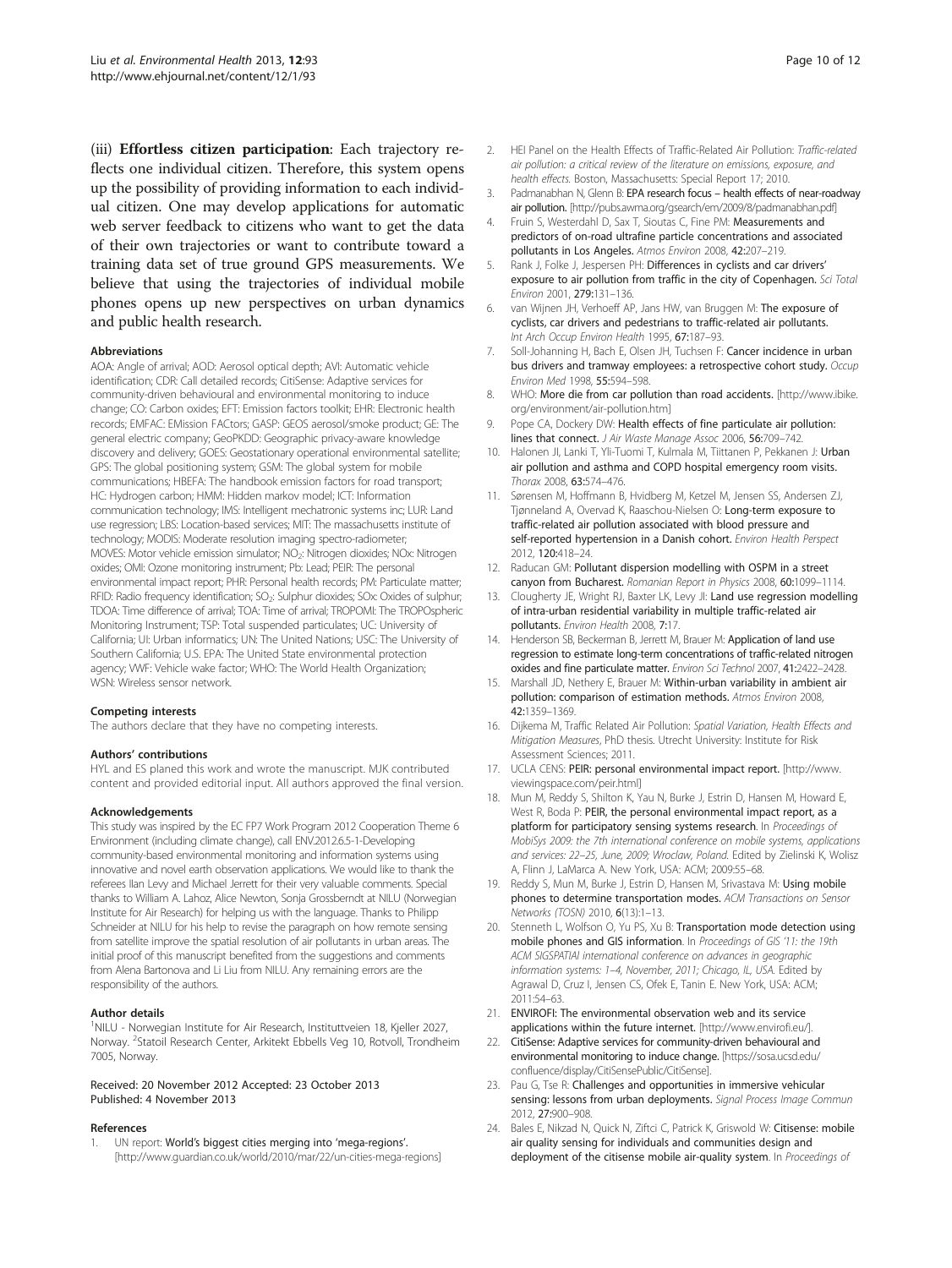<span id="page-10-0"></span>6th international conference on pervasive computing technologies for healthcare (Pervasive Health): 21–24, May, 2012; San Diego, California, USA. Edited by Chlamtac I, Mayora-Ibarra O, Varshney U, Osmani V. New York: IEEE Xplore Digital Library; 2012:155–158.

- 25. Yeung CH, Saad D: Networking a statistical physics perspective. J Phys A Math Theor 2013, 46:103001.
- 26. Paul U, Subramanian AP, Buddhikot MM, Das SR: Understanding traffic dynamics in cellular data networks. In Proceedings of INFOCOM: 10–15 April 2011; Shanghai, P.R. China. Edited by Gopalan K, Striegel AD. IEEE Xplore Digital Librry; 2011:882–890
- 27. Barabási A-L, Albert R: Emergence of scaling in random networks. Science 1999, 286:509–512.
- 28. Barabási A-L, Albert R: Statistical mechanics of complex networks. Rev Mod Phys 2002, 74:47–97.
- 29. Song C, Koren T, Wang P, Barabási A-L: Modelling the scaling properties of human mobility. Nat Phys 2010, 10:818–823.
- 30. Wang D, Pedreschi D, Song C, Giannotti F, Barabasi AL: Human mobility, social ties, and link prediction. In Proceedings of KDD 11, the 17th ACM SIGKDD international conference on Knowledge discovery and data mining: 21–24 August 2011; San Diego, California, USA. Edited by Chid A, Joydeep G, Padhraic S. ACM Digital Library; 2011:1100–1108.
- 31. Bagrow JP, Lin Y-R: Mesoscopic structure and social aspects of human mobility. PLoS One 2012, 7:1–6.
- 32. Girardin F, Vaccari A, Gerber A, Biderman A, Ratti C: Towards estimating the presence of visitors from the aggregate mobile phone network activity they generate. In Proceedings of the 11th international conference on computers in urban planning and urban management (CUPUM2009): 16–18 June 2009; Hong Kong, P.R. China. Edited by Yeh AGO, Zhang F. Hong Kong: University of Hong Kong; 2009:1–11.
- 33. Wang S, Min J, Yi BK: Location based services for mobiles i: technologies and standards. [[http://blue-penguin.org/cache/location-based-services-for](http://blue-penguin.org/cache/location-based-services-for-mobiles.pdf)[mobiles.pdf\]](http://blue-penguin.org/cache/location-based-services-for-mobiles.pdf)
- 34. Wang G, van den Bosch FHM, Kuffer M: Modelling urban traffic air pollution dispersion. Int Arch Photogramm Remote Sens Spat Inf Sci 2008, XXXVII:153-158.
- 35. Thiragarajan A, Biagioni J, Gerlich T, Eriksson J: Cooperative Transit Tracking Using GPS-enabled Smart-phones. In Proceedings of the 8<sup>th</sup> ACM conference on embedded networked sensor systems: 3–5 November 2010; Zurich, Switzerland. Edited by Beutel J, Ganesan D, Stankovic J. New York: ACM; 2010:85–98.
- 36. Thiragarajan A, Madden S: Querying continuous functions in a database system. In Proceedings of the ACM SIGMOD international conference on management of data, SIGMOD 2008: 10–12 June 2008; Vancouver, BC, Canada. Edited by Wang JTL. New York: ACM; 2008:791–804.
- 37. Thiragarajan A, Ravindranath L, LaCurts K, Madden S, Balakrishnan H, Toledo S, Eriksson J: Accurate, low-energy trajectory mapping for mobile devices. In NSDI'11Proceedings of 8th USENIX Symposium on Networked Systems Design and Implementation (NSDI). Edited by USENIX Association. Boston, MA, USA: Berkeley: USENIX Association; 2011.
- Thiragarajan A, Ravindranath L, LaCurts K, Toledo S, Eriksson J, Madden S, et al: VTrack: accurate, energy-aware road traffic delay estimation using mobile phones. In Proceedings of the 7th international conference on embedded networked sensor systems, SenSys 2009: 4–6 November 2009; Berkeley, California, USA. Edited by David E, Culler, Jie L, Matt W. New York: ACM; 2009:85–98.
- 39. Thiragarajan A: Probabilistic models for mobile phone trajectory estimation, Dissertation. Massachusetts Institute of Technology, Department of Electrical Engineering and Computer Science; 2011.
- 40. Cellint: Cellient traffic solutions making it work for you. [\[http://www.cellint.com\]](http://www.cellint.com)
- 41. IMS: Connected car solutions for life. [[http://www.intellimec.com\]](http://www.intellimec.com)
- 42. ITIS: Integrated transport information system. [[http://www.itis.com.my/](http://www.itis.com.my/atis/index.jsf) [atis/index.jsf](http://www.itis.com.my/atis/index.jsf)]
- 43. UI: Urban informatics. [\[http://www.uinformatics.com\]](http://www.uinformatics.com)
- 44. TOMTOM. [[http://www.tomtom.com/en\\_gb/localechange.jsp\]](http://www.tomtom.com/en_gb/localechange.jsp)
- 45. Google Maps. [\[https://maps.google.com/\]](https://maps.google.com/)
- 46. Herrera JC, Work D, Ban X, Herring R, Jacobson Q, Bayen A: Evaluation of traffic data obtained via GPS-enabled mobile phones: the mobile century field experiment. Transportation Research C 2010, 18:568-583
- 47. Treibner M, Kresting A: An open source microscopic traffic simulator. IEEE Intell Transp Syst Mag 2010, 2:6-13.
- Khalesian M, Pahlavani P, Delavar MR: GIS-based multi-agent traffic micro simulation for modelling the local air pollution. Int Arch Photogramm Remote Sens Spat Inf Sci 2008, XXXVII:491–496.
- 49. López-Neri E, Ramírez-Treviño A, López-Mellado E: A modelling framework for urban traffic systems microscopic simulation. Simul Model Pract Theory 2010, 18:1145–1161.
- 50. Nökel K, Schimdt M, van Vuren T: An integrated dynamic traffic simulation and air pollution decision support system. In Proceedings of 8th world conference on transport research; volume 2: planning, operation, management and control: 12–17 July 1998; Antwerp, Belgium. Edited by Meersman H, van de Voorde E, Winkelmans W. Victoria: ARRB Group Limited; 1999:237–250.
- 51. Vardoulaki S, Fisher BEA, Pericleous K, Gonzalez-Flesca N: Modelling air quality in street canyons: a review. Atmos Environ 2003, 37:155–182.
- 52. Glantz P, Kokhanovsky A, von Hoyningen-Huene W, Johansson C: Estimating PM2.5 over southern Sweden using space-borne optical measurements. Atmos Environ 2009, 43(36):5838–5846.
- 53. AutoPASS. [<http://www.autopass.no>]
- 54. Siniav. [\[http://siniav.net](http://siniav.net)]
- 55. EVR. [[http://www.electronicvehicleregistration.com\]](http://www.electronicvehicleregistration.com)
- 56. RFID. [\[http://en.wikipedia.org/wiki/Radio-frequency\\_identification\]](http://en.wikipedia.org/wiki/Radio-frequency_identification)
- 57. Bailey C: Dispersion modelling for mobile source applications. [\[http://](http://www.cleanairinfo.com/regionalstatelocalmodelingworkshop/archive/2009/presentations/06%20Thurs%20AM/Bailey_Dispersion%20Modeling%20for%20Mobile%20Source%20Applications.pdf) [www.cleanairinfo.com/regionalstatelocalmodelingworkshop/archive/2009/](http://www.cleanairinfo.com/regionalstatelocalmodelingworkshop/archive/2009/presentations/06%20Thurs%20AM/Bailey_Dispersion%20Modeling%20for%20Mobile%20Source%20Applications.pdf) [presentations/06%20Thurs%20AM/Bailey\\_Dispersion%20Modeling%20for%](http://www.cleanairinfo.com/regionalstatelocalmodelingworkshop/archive/2009/presentations/06%20Thurs%20AM/Bailey_Dispersion%20Modeling%20for%20Mobile%20Source%20Applications.pdf) [20Mobile%20Source%20Applications.pdf](http://www.cleanairinfo.com/regionalstatelocalmodelingworkshop/archive/2009/presentations/06%20Thurs%20AM/Bailey_Dispersion%20Modeling%20for%20Mobile%20Source%20Applications.pdf)]
- 58. Wang YJ, Zhang KM: Modelling near-road air quality using a computational fluid dynamics model, CFD-VIT-RIT. Environ Sci Technol 2009, 43:7778-7783.
- Vardoulakis S, Fisher BEA, Pericleous K, Gonzalez-Flesca N: Modelling air quality in street canyons: a review. Atmos Environ 2003, 37:155–182.
- 60. Time micro-environment activity modeling. [[http://www.integrated](http://www.integrated-assessment.eu/node/204)[assessment.eu/node/204](http://www.integrated-assessment.eu/node/204)]
- 61. U.S. EPA: Exposure factors handbook 2011 edition (Final). Washington, DC; 2011.
- 62. U.S. EPA report: Extrapolation of the benzene inhalation unit risk estimate to the oral route of exposure. <http://www.epa.gov/iris/supdocs/benzsup.pdf>.
- 63. Belalcazar LC, Clappier A: An alternative technique to estimate road traffic emissions. [[http://www.epa.gov/ttnchie1/conference/ei20/session7/](http://www.epa.gov/ttnchie1/conference/ei20/session7/lbelalcazar_pres.pdf) [lbelalcazar\\_pres.pdf](http://www.epa.gov/ttnchie1/conference/ei20/session7/lbelalcazar_pres.pdf)]
- 64. Jerrett M, Arain A, Kanaroglou P, Beckerman B, Potoglou D, Sahsuvaroglu T, Morrison J, Giovis C: A review and evaluation of intraurban air pollution exposure models. J Expo Anal Environ Epidemiol 2005, 15:185–204.
- 65. Liu LJ, Delfino R, Koutrakis P: Ozone exposure assessment in a southern California community. Environ Health Perspect 1997, 105:58–65.
- 66. Zmirou D, Gauvin S, Pin I, et al: Five epidemiological studies on transport and asthma: objectives, design and descriptive results. J Expos Anal Environ Epidemiol 2002, 12:186–196.
- 67. Hoek G, Fischer P, Van Den BP, Goldbohm S, Brunekreef B: Estimation of long-term average exposure to outdoor air pollution for a cohort study on mortality. J Expos Anal Environ Epidemiol 2001, 11:459–469.
- 68. Bellander T, Berglind N, Gustavsson P, Jonson T, Nyberg F, Pershagen G, Järup L: Using geographic information systems to assess individual historical exposure to air pollution from traffic and house heating in Stockholm. Environmental Health Perspective 2001, 109:633–639.
- 69. U.S. EPA: MOVES (Motor Vehicle Emission Simulator). [\[http://www.epa.](http://www.epa.gov/otaq/models/moves/index.htm) [gov/otaq/models/moves/index.htm\]](http://www.epa.gov/otaq/models/moves/index.htm)
- 70. Defra: Emissions. [[http://laqm.defra.gov.uk/review-and-assessment/tools/](http://laqm.defra.gov.uk/review-and-assessment/tools/emissions.html#eft) [emissions.html#eft](http://laqm.defra.gov.uk/review-and-assessment/tools/emissions.html#eft)]
- 71. IEHIAS: emission factors. [\[http://www.integrated-assessment.eu/guidebook/](http://www.integrated-assessment.eu/guidebook/emission_factors) emission factors]
- 72. Handbook emission factor for road transport (HEEFA). [http://www.hbefa.](http://www.hbefa.net/e/index.html) [net/e/index.html](http://www.hbefa.net/e/index.html).
- California Air Resources Board: EMFAC software. [[http://www.dot.ca.gov/](http://www.dot.ca.gov/hq/env/air/pages/emfac.htm) [hq/env/air/pages/emfac.htm](http://www.dot.ca.gov/hq/env/air/pages/emfac.htm)]
- 74. Park JY: Microscopic modelling of air pollution from road traffic, PhD thesis. Imperial College London: University of London Centre for Transport Studies; 2005.
- 75. Wang Y, Zhang KM: Modelling near-road air quality using computational fluid dynamics (CFD) model. ES&T 2009, 43:7778–7783.
- 76. Bartonova A, Clench-Aas J, Gram F, Gronskei KE, Guerreiro C, Larssen S, Tønnesen DA, Walker SE: Air pollution exposure monitoring and estimation: Part V. Traffic exposure in adults. J Environ Monit 1999, 1:337-340.
- 77. Kerner BS: Introduction to modern traffic flow theory and control. Springer: The Long Road to Three-Phase Traffic Theory; 2009.
- 78. Gokhale S, Khare M: Vehicle wake factor for heterogeneous traffic in urban environments. Int J Environ Pollut 2007, 30:97-105.